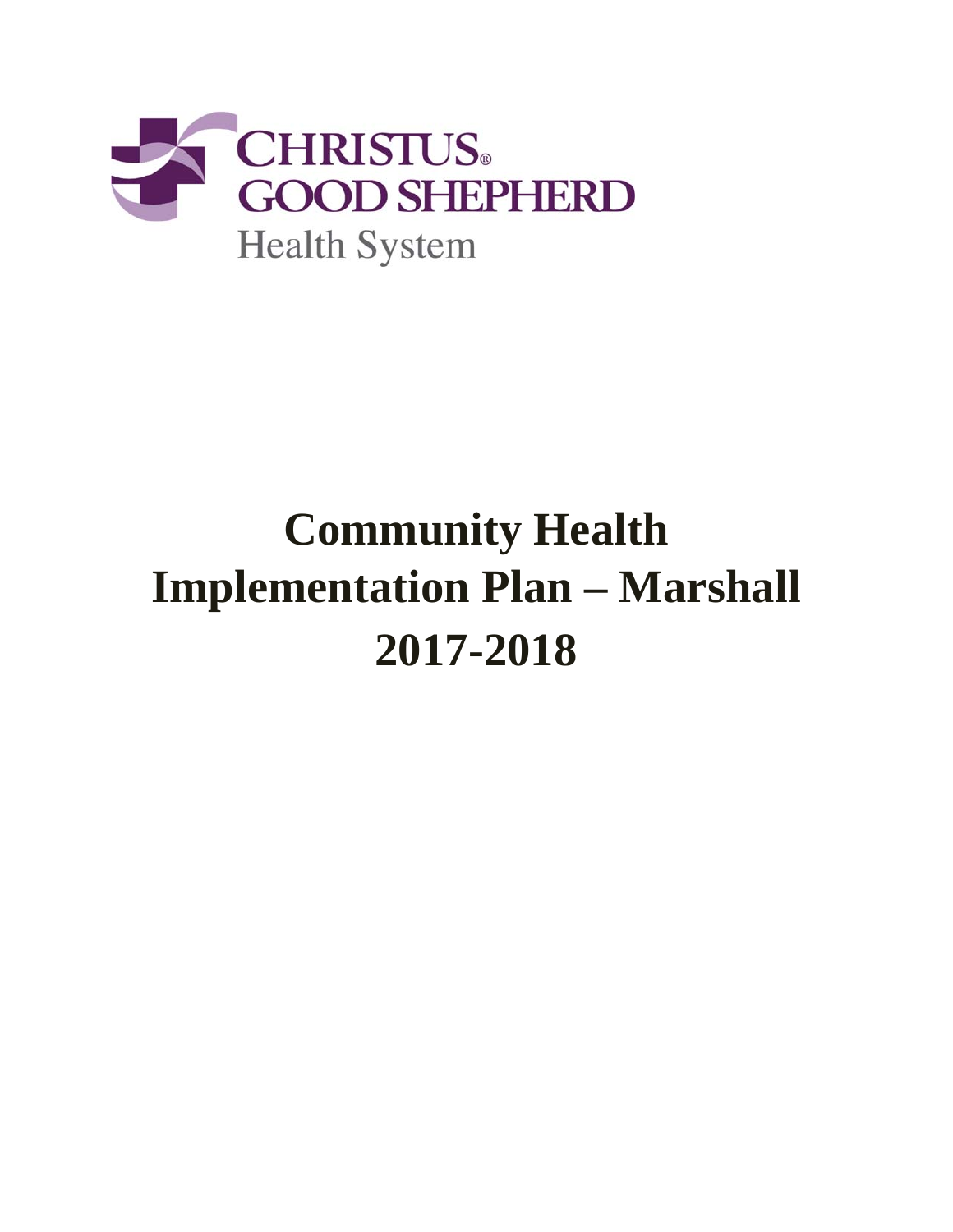

## **Table of Contents**

| Lack of Community Resources to Promote Health (facilities, outdoor spaces)  14             |  |
|--------------------------------------------------------------------------------------------|--|
| Uninsured/Limited Insurance due to Lack of Medicaid Expansion or High Deductible Plans  14 |  |
|                                                                                            |  |
|                                                                                            |  |
|                                                                                            |  |
|                                                                                            |  |
| Unemployment and Decrease in Income in the Community Due to Economic Downturn  16          |  |
|                                                                                            |  |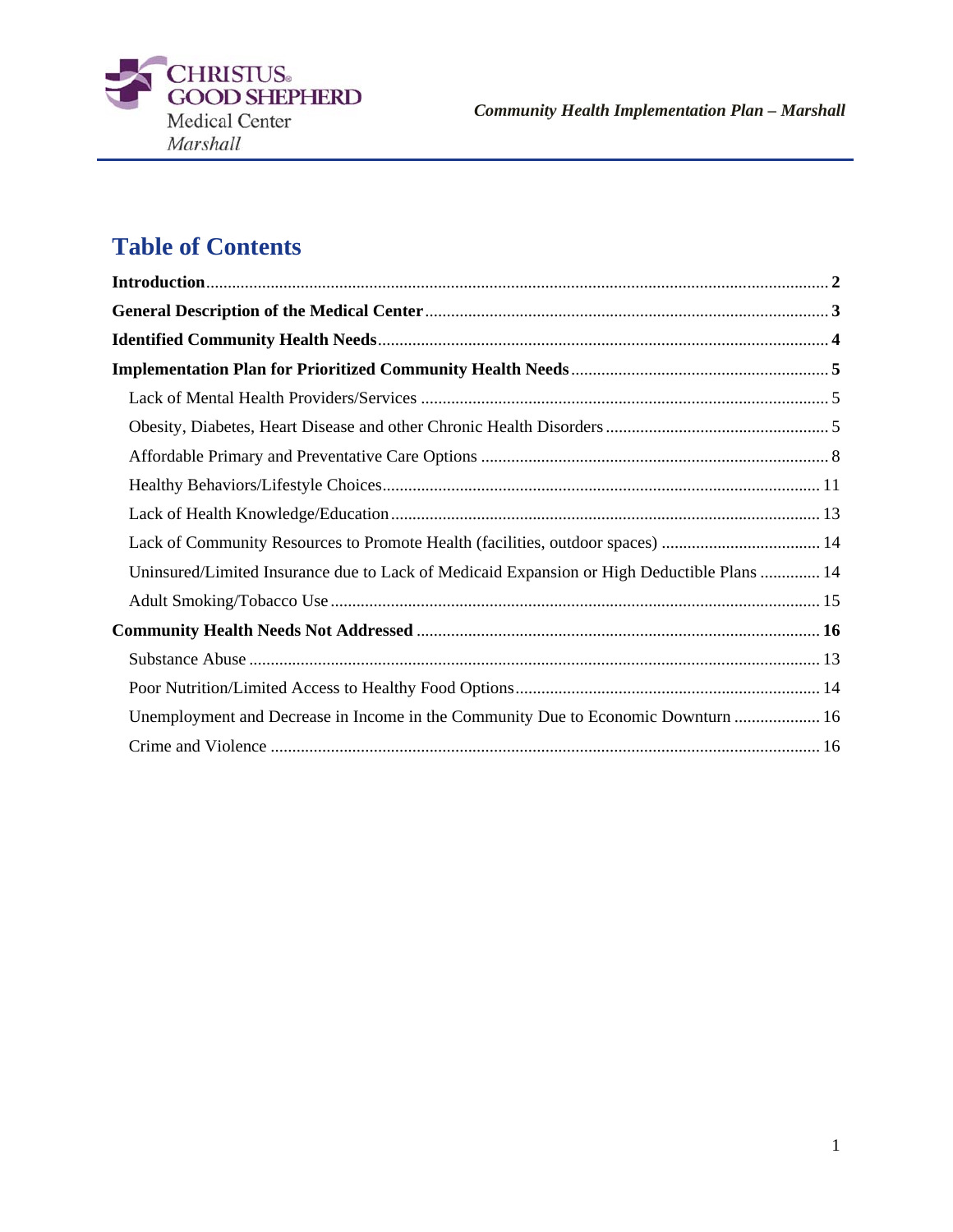

## **Introduction**

The Patient Protection and Affordable Care Act established Internal Revenue Section 501(r) that imposed requirements on 501(c)(3) organizations, such as CHRISTUS Good Shepherd Medical Center – Marshall, that operate one or more hospital facilities. Each  $501(c)(3)$  hospital organization is required to conduct a community needs assessment (CHNA) at least once every three years. Each hospital is also required to develop an implementation strategy to identify and address community health needs. This CHNA Implementation Plan was developed by hospital management and approved by the hospital's board of directors to satisfy the implementation strategy requirements of IRS Section 501(r).

The Medical Center has historically performed periodic CHNAs and developed programs to address community health needs. The information detailed below reflects actions to address community needs in Fiscal Year 2017, which ended September 30. Most of these programs have been in effect for several years and are performed by the Medical Center or in collaboration with an affiliate of CHRISTUS Good Shepherd Health System, the parent company of the Medical Center. CHRISTUS Good Shepherd Medical Center – Marshall is committed to continuing these programs as a benefit to the community.

The aim of the Medical Center has always been to provide quality, compassionate and comprehensive healthcare services to every patient. Through its evolution from a small, county hospital to a major 149 bed regional referral center, CHRISTUS Good Shepherd Medical Center - Marshall is poised to meet future challenges and address community health needs, as allowed with internal financial resources. In addition, we are striving to develop new and innovative programs and partnerships with regional providers to further address community health needs.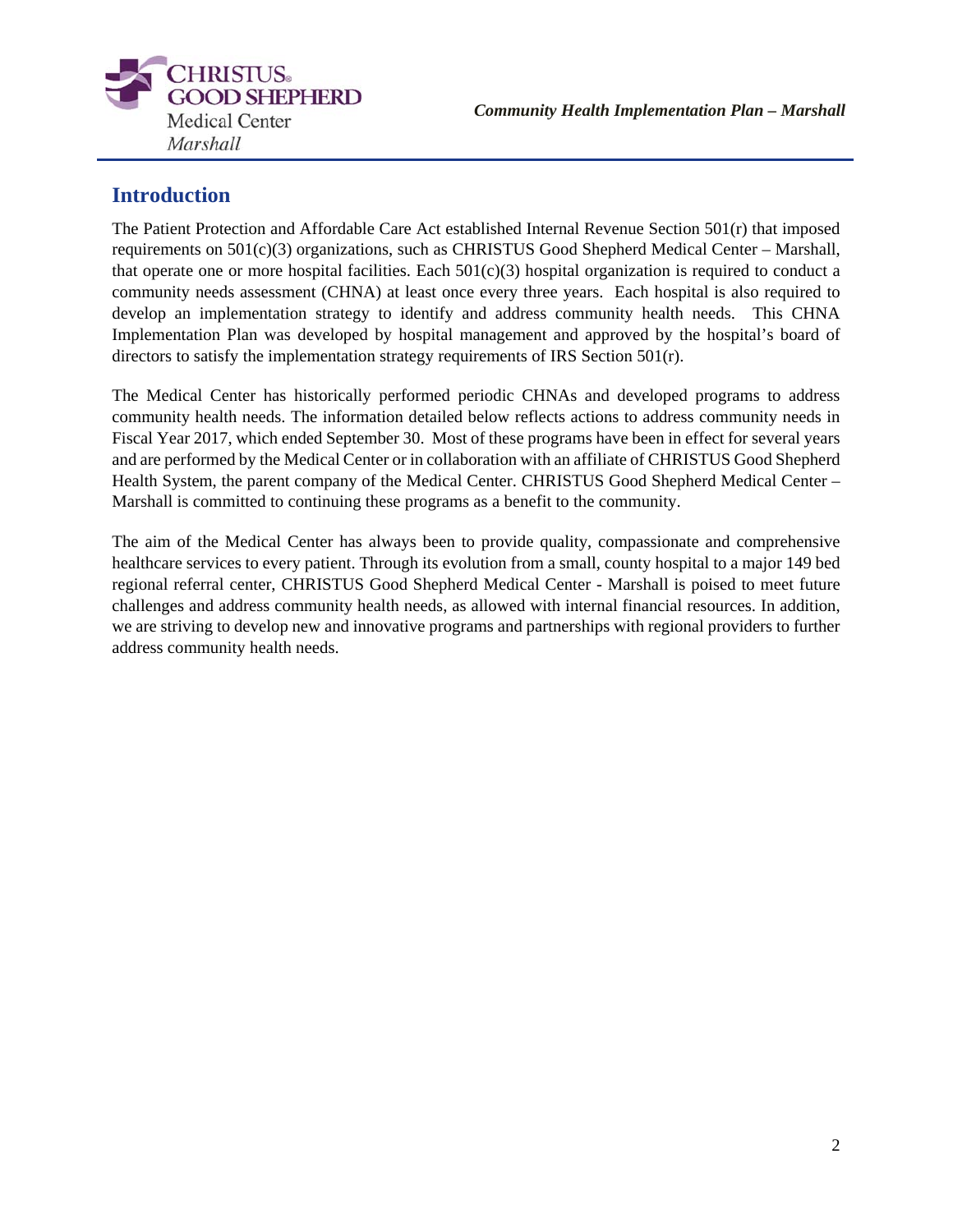

## **General Description of CHRISTUS Good Shepherd Health System**

CHRISTUS Good Shepherd Health System includes two medical centers, more than 30 provider office locations, emergency services, immediate care centers, a full range of outpatient services and our health and wellness facility, the Institute for Healthy Living. CHRISTUS Trinity Clinic, our multi-specialty network of providers, is focused on patient-centered care that improves the lives of patients as well as the overall wellness of the communities we serve. As a cornerstone of the rich heritage of CHRISTUS Good Shepherd Health System, we are committed to providing excellence in health care.

#### **CHRISTUS Good Shepherd Medical Center – Marshall**

CHRISTUS Good Shepherd Medical Center – Marshall is a not-for-profit facility. A full-service 149-bed hospital located in northeast Texas, it is approximately 150 miles east of Dallas and 35 miles west of Shreveport, Louisiana. Although the majority of the center's patients come from the city of Marshall, it also serves communities and residents in Harrison, Marion, Cass and Panola counties in Texas. As a Level III Trauma Center and Acute Stroke-Ready Hospital, CHRISTUS Good Shepherd in Marshall is ready and able to care for patients in their time of need.

The communities served by Good Shepherd Medical Center – Marshall (the Hospital) are mostly rural in nature, the largest city being Marshall – with a population of more than 24,000– in Harrison County, Texas which in 2010 had a total population of 63,631 residents according to the Census Bureau. Centrally located to those who utilize our medical facility, we also serve residents in adjacent Marion County to our north, population 10,546 and Panola County to our south, population 23,796. According to the 2010 Census estimates, 15.2% of the Harrison County population lives in poverty. The Census Bureau reports that only 16.2% of adults hold a college degree or higher level of education and the median household income is \$44,425. In other areas of our service region, Marion County has a median annual household income of \$29,943, and 23.2% of its residents live in poverty. In Marion County, only 11.2% of the population has a college education while 11.4% percent of the Panola County population has a college education. Panola County has a median annual household income of \$45,622, and 12.5% of its residents live in poverty.

## **Identified Community Health Needs**

The following health needs were identified based on the information gathered and analyzed through the 2016 CHNA conducted by CHRISTUS Good Shepherd.

To conduct this Community Health Implementation Plan (CHIP) Good Shepherd collected and analyzed the most current health, social, economic, housing and other data, as well as qualitative input directly from community leaders, representatives and agencies through surveys of key stakeholders. This approach allowed Good Shepherd to analyze both quantitative data and qualitative input on our community's health status. The steering committee reviewed all data available and collectively, through discussion, prioritized the health needs of our community that varied substantially from benchmark data and often times were also aligned with national and state-level health priorities. These needs have been prioritized based on information gathered through the CHNA.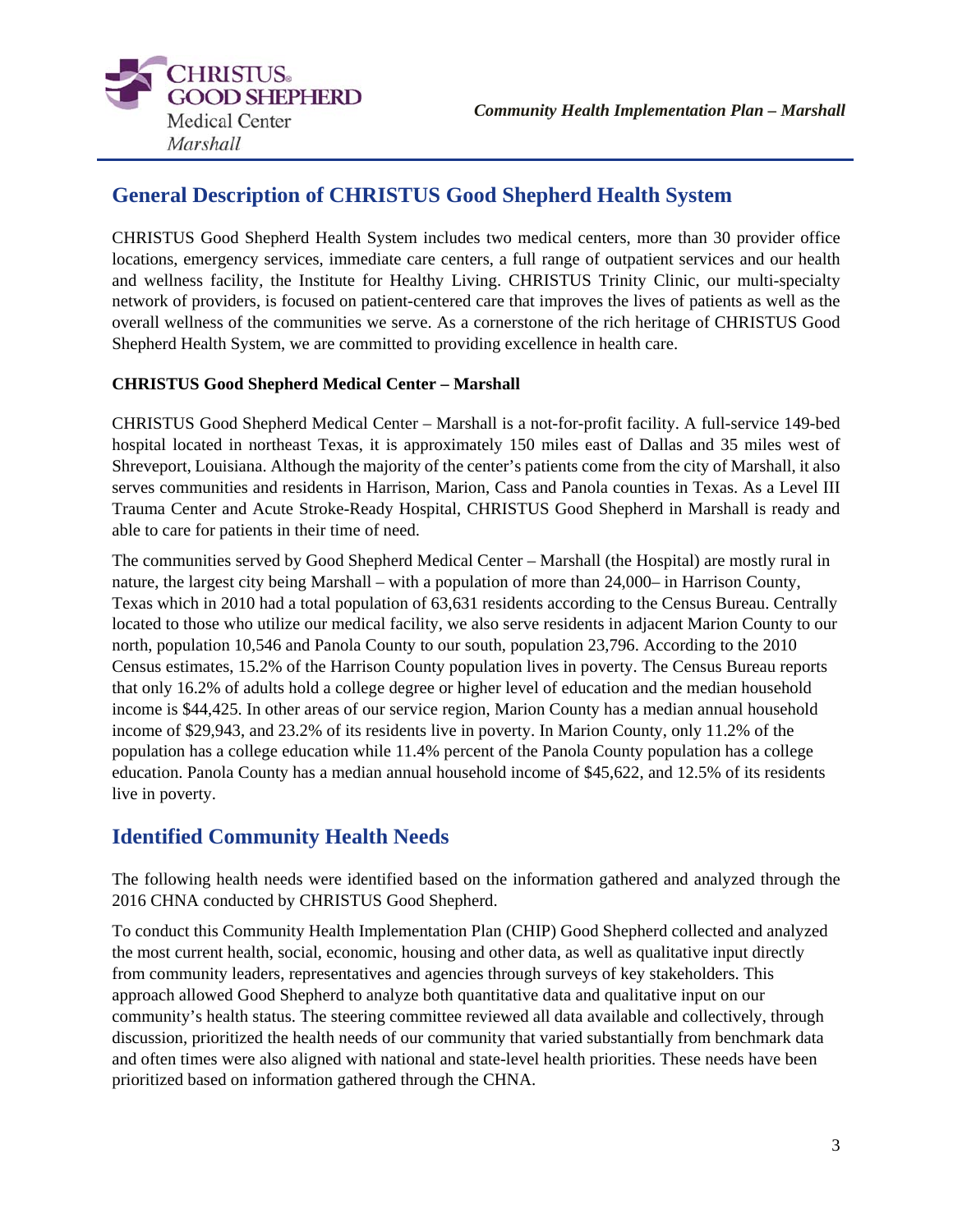

These needs have been prioritized based on information gathered through the CHNA.

Identified Community Health Needs

- 1. Lack of Mental Health Providers/Services
- 2. Obesity, Diabetes, Heart Disease and other Chronic Health Disorders
- 3. Affordable Primary and Preventative Care Options
- 4. Unemployment and Decrease in Income in the Community Due to Economic Downturn
- 5. Healthy Behaviors/Lifestyle Choices
- 6. Lack of Health Knowledge/Education
- 7. Lack of Community Resources to Promote Health (facilities, outdoor spaces)
- 8. Uninsured/Limited Insurance due to Lack of Medicaid Expansion or High Deductible Plans
- 9. Adult Smoking/Tobacco Use
- 10. Crime and Violence

These identified community health needs, as well as the Medical Center's plans to address these needs, will be discussed later in this report.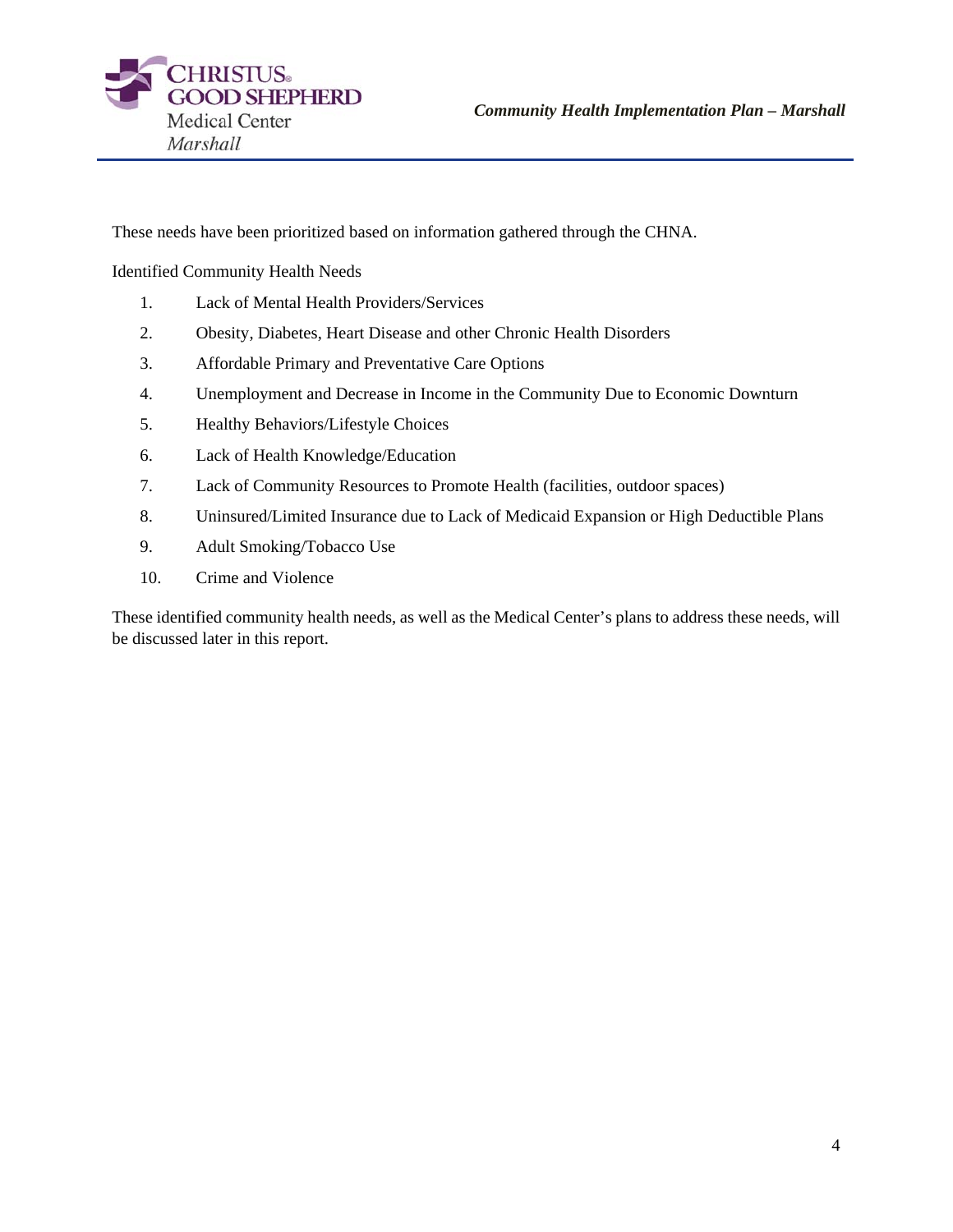



## **Implementation Plan for Prioritized Community Health Needs**

The Medical Center's Board of Directors and Management has determined that the following health needs, as identified in the Medical Center's community health needs assessment, should be addressed through the implementation plan as noted for each need:

### **Lack of Mental Health Providers/Services**

*Specific Health Need Identified in CHNA:* 

o Lack of Mental Health Providers/Services

#### *Implementations Strategy(s):*

- o **Implement Technology Assisted Services to Support, Coordinate or Deliver Behavioral Health Services** – Access to an adequate supply of well-educated, culturally competent, and highly trained physicians in rural areas is essential to deliver quality health care. Projections show that the United States will face a shortage of nearly 100,000 doctors by 2020 and underserved populations will continue to bear the heaviest burden of both a primary care workforce and specialist shortage. Psychiatry has been identified as one of the specialty areas of greatest need. Texas, both urban and rural, has not been spared from this shortage of physicians and specialists including psychiatrists as well as other behavioral health providers. Tele-video technology has been proposed as a means to address these limitations of access to behavioral health services in remote or rural areas of the state. These telehealth services may include mental health assessments, treatment, education, monitoring, mentoring and collaboration. These services can connect multiple geographic locations and many different provider types in a variety of settings. Its use could provide direct video access between psychiatrist, patient and primary care provider as well as with evidence-based counseling protocols.
- o **CHRISTUS Good Shepherd Behavioral Health** Our specialists are trained in the diagnosis, treatment and prevention of disorders that adversely affect our patients' quality of life including behavioral, intellect, substance abuse, cognitive and perceptual issues. The Medical Center's providers start with an assessment exam and review of any case history. Depending on the issues, physical exams and psychological testing may be needed. Our providers can access neuroimaging technology to help diagnose and treat the issues. Every day, with every patient, our providers are focused on collaboration to deliver quality healthcare.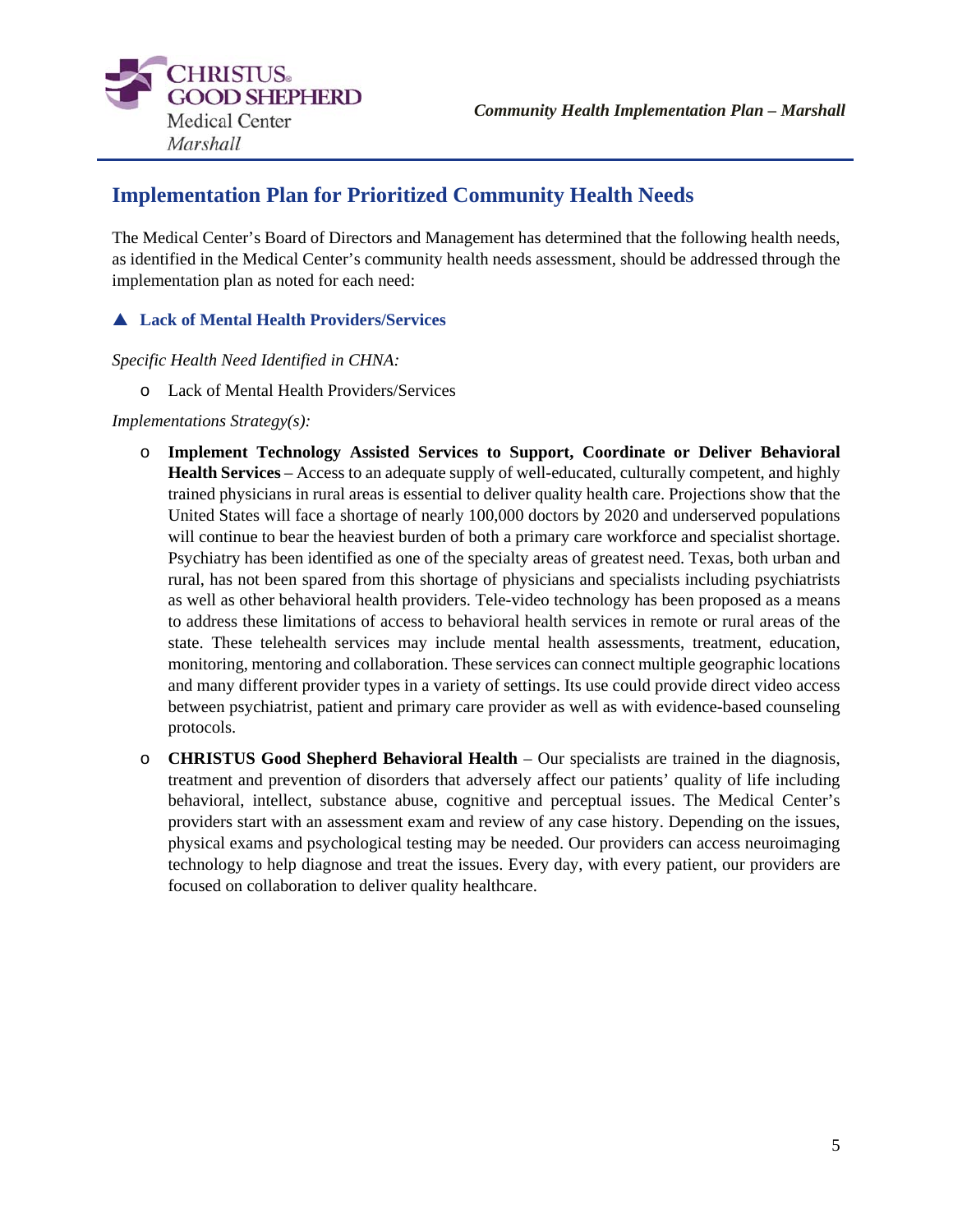

#### **Obesity, Diabetes, Heart Disease and other Chronic Health Disorders**

*Specific Health Need Identified in CHNA:* 

o Obesity, Diabetes, Heart Disease and other Chronic Health Disorders

*Implementations Strategy(s):* 

- o **Diabetes Education** The Medical Center recognizes the connection between obesity and diabetes education. An outpatient diabetes educator at the Medical Center continually encourages and educates patients to adopt healthy lifestyles to lessen their risks of developing diabetes. Patients are provided with diabetes education on an as-needed basis within the hospital prior to discharge. For patients requiring diabetes education outside of the hospital, the Medical Center directs them to Longview's outpatient diabetes education program. The outpatient diabetes education program at the Longview Medical Center also hosts several free community seminars with topics focusing on diabetes prevention.
- o **Marshall LifeCenter**  The Marshall LifeCenter (owned and managed by the Hospital) is in its 16th year of service to the community and continues to focus on the promotion of fitness, wellness and healthy life styles. With current memberships at around 2,550, the 24,000 square foot, stateof-the-art fitness facility is open to the community through physician referral or personal and group memberships. The Marshall LifeCenter offers indoor aquatic therapy, an aerobic studio and fitness classes including yoga, Zumba, HIIT Kickboxing and Insanity, an indoor walking track, massage therapy, state-of-the-art fitness equipment as well as Silver Sneakers, a program specifically designed for senior citizens. Clinically educated degreed trainers are available to assist with exercise prescriptions designed to inspire, motivate and help achieve personal goals. Easy to use Technogym smart-key technology helps to encourage accountability and stat tracking.

Over the past 11 years the Hospital has managed the LifeCenter with minimal updates and equipment replacements. In the summer of 2008, the facility underwent a renovation project which included updating locker rooms and shower areas as well as the addition of all new cardio and strength equipment. In 2010, the LifeCenter's therapy and lap pools were transformed to salt water pools. In December 2011, the Marshall Hospital Foundation donated \$250,000 worth of new equipment to the LifeCenter.

o **Stroke Support Group** – In order to provide information and support to stroke patients, the Medical Center hosts a Stroke Support Group. Established by the Medical Center's stroke coordinator, the group provides patients an outlet to share concerns and learn how to prevent additional stroke episodes. Educational topics related to stroke care and prevention are presented and the group shares and provides support to one another. In an inspirational circle of goodwill, some of the patients who received stroke care at the Medical Center and benefited from the support of the group have elected to volunteer their time to help others who are hospitalized with similar diagnoses.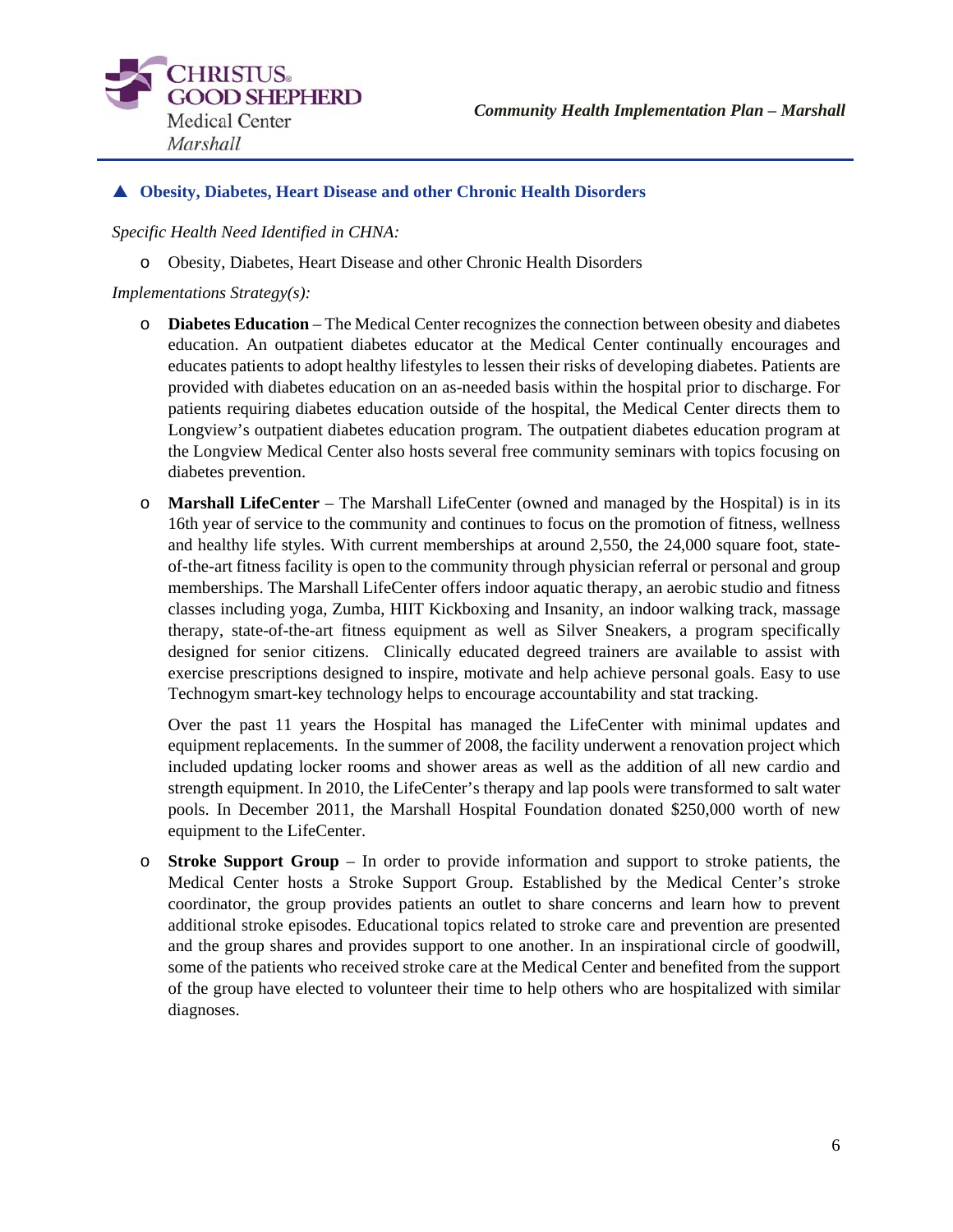

- o **ExtraSteps** The Hospital continues to offer services to area citizens over the age of 55 through its ExtraSteps program. With membership at approximately 650, program members have access to monthly education programs on topics that are relevant to seniors, assistance with Medicare claims and hospital bills. Discounted rates are also offered by the hospital's state-of-the-art fitness facility, the Marshall LifeCenter. In addition, ExtraSteps offers social activities throughout the year. Functions range from day trips to nearby urban cities' arts, cultural and recreational opportunities, to international excursions to Europe or the Far East.
- o **Cardiac Rehabilitation** Certified by the American Association of Cardiovascular and Pulmonary Rehabilitation, Cardiac Rehabilitation at the Marshall LifeCenter provides comprehensive cardiovascular risk reduction services to patient with cardiovascular disease. Offering a continuum of care between the inpatient and outpatient setting, the Cardiac Rehabilitation program is designed to decrease morbidity, mortality and improve a variety of clinical and behavioral outcomes including quality of life. This is accomplished through supervised exercise training as well as intensive lifestyle modification and disease management counseling provided by a multidisciplinary team consisting of registered nurses, exercise physiologist, registered dietitian and certified diabetic educator. The Cardiac Rehabilitation team members assist patients in developing an exercise program unique to each patient's needs and abilities. During the regularly scheduled progressive exercise training sessions, each patient's heart rhythm, heart rate and blood pressure are closely monitored and evaluated. Family members and care providers are encouraged to attend our educational offerings as they have direct impact on patient's care. Educational offerings include A&P of the Heart, ABC's of Healthy Behavior Changes, Nutrition 101, Portion Distortion, Stress Management, Exercise Safety, Risk Factors for Heart Disease and Medication Management.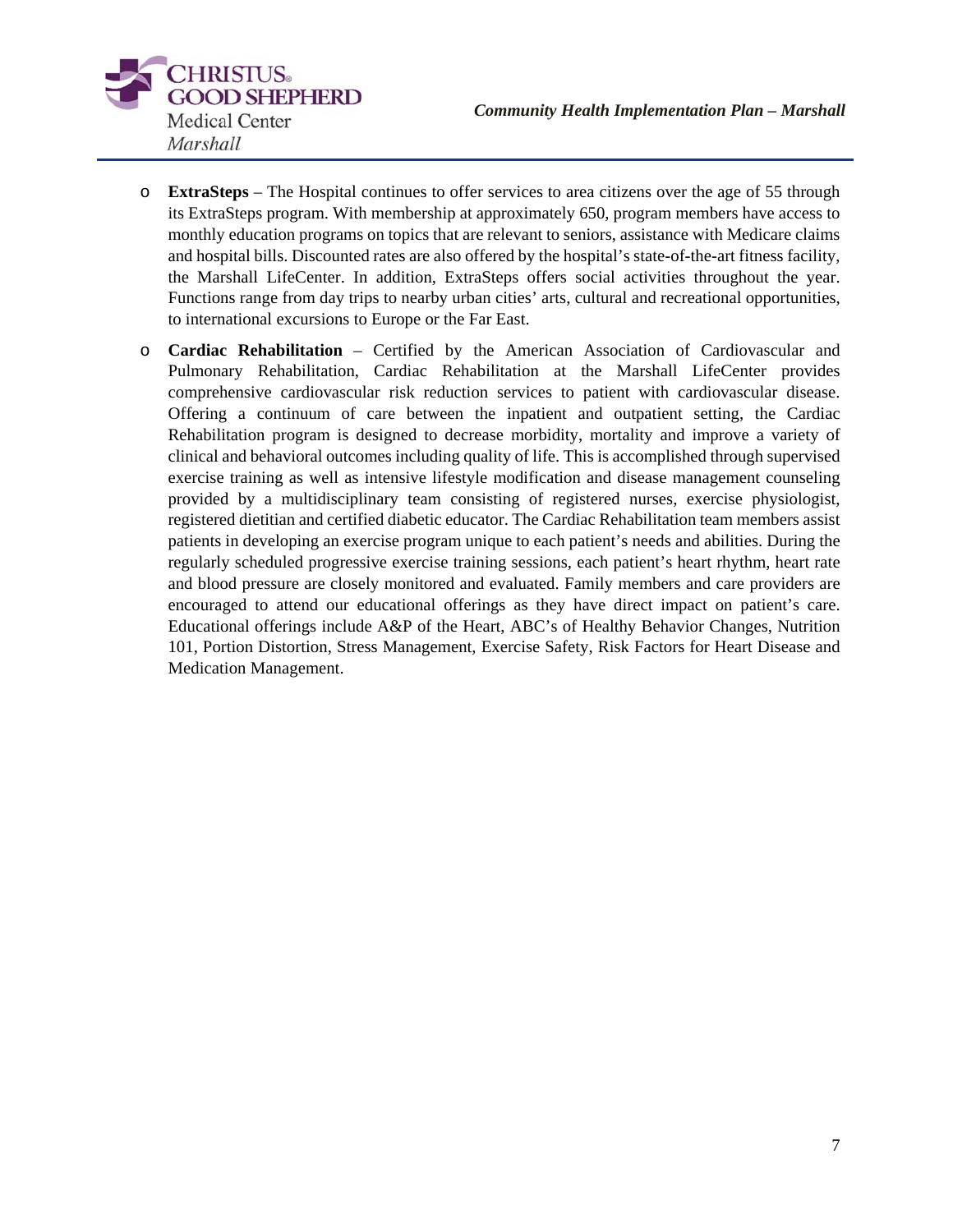

#### **Affordable Primary and Preventative Care Options**

*Specific Health Need Identified in CHNA:* 

o Affordable Primary and Preventative Care Options

#### *Implementations Strategy(s):*

- o **Improve Access to Specialty Care** Rural communities differ in population density, remoteness from urban areas and in other cultural, economic, and social characteristics. Generally, the smaller, poorer, and more isolated these communities, the less accessibility there is to high quality health services. Through this project, the goal is to increase the capacity to provide specialty care services and the availability of targeted specialty providers to better accommodate the high demand for these services so patients have increased access. Access will be increased by service availability and specialty clinic locations. Emphasis will also be placed on improving the quality of care and patient satisfaction by optimizing timely referrals to and consultations with selected medical specialties. Implementation will also result in the reduction of health care costs by improving early diagnosis and management of disease processes.
- o **Prompt Pay Program** CHRISTUS Good Shepherd Medical Center Marshall initiated an innovative program in the summer of 2009 to offer uninsured and underinsured patients a discounted price similar to those who have insurance coverage. This program offers patients a way to pay their health care bill without going heavily into debt for services such as emergency room visits, X-rays and joint replacement surgery. The establishment of this program reflects CHRISTUS Good Shepherd Medical Center – Marshall's commitment to providing innovative solutions to health care billing and quality health care to all patients.
- o **The Breast Center at CHRISTUS Good Shepherd Marshall** At the Breast Center, patients receive digital mammography services provided by a knowledgeable staff and the convenience of all diagnostic services in one location.

The Breast Center at CHRISTUS Good Shepherd – Longview operates a mobile mammography unit that provides mammography services to patients on-site at their workplace or in regional communities where the service is not available. The mobile mammography unit visits the Marshall Medical Center periodically offering breast exam services at a low cash price of \$99 making it affordable for many women who may not have health insurance to take advantage of this valuable preventive test.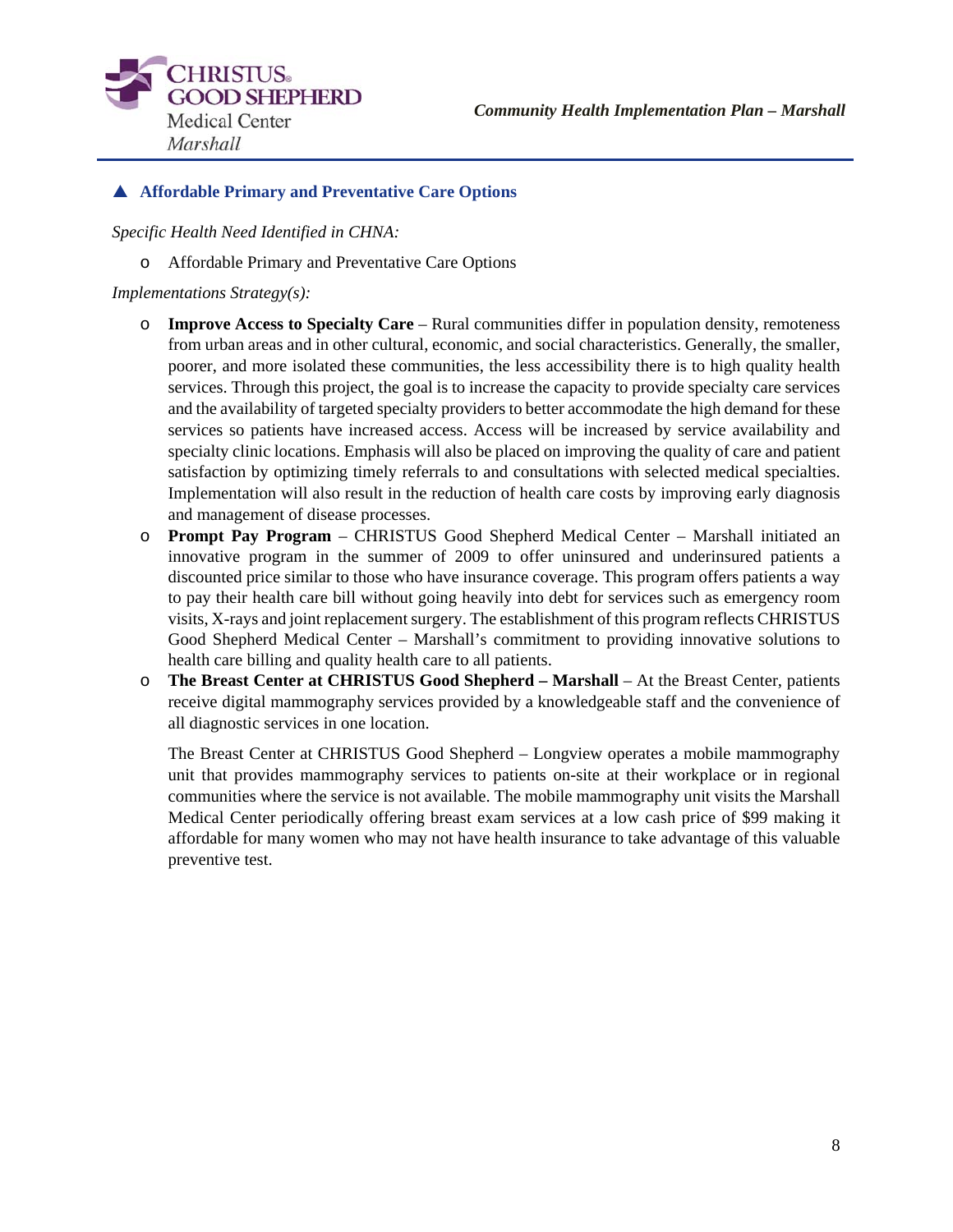

- o **Provide Navigation Services to Targeted Patients** The Emergency Department is increasingly being used by patients with non-emergency conditions. This project will help these patients navigate through the continuum of health care services, including finding a medical home that will improve health outcomes and reduce costs associated with cyclical crises and inappropriate reliance on the Emergency Department. The Medical Center will recruit, train and monitor skilled Patient Care Navigators (PCN) serving persons with severe mental illness and chronic medical conditions to assist in preventable ED admissions. Training will include relationship building, problem solver, resource locator, and system navigation. Certified PCNs will make contact with clients and review both behavioral and physical health needs. PCNs will work with each individual in helping coordinate upcoming appointments and to identify emerging needs. The PCN will assist the client in accessing physical health services and help them understand treatment options if needed, increasing access to care management and/or chronic care management, including education in effective self-management techniques for patients with chronic conditions.
- o **Implement Patient Care Navigator Program for Chronic Disease Management** Utilize innovative health care personnel such as community health workers and bachelor's level health professionals including nurses, social workers, health service professionals, and public health professionals as patient navigators to provide enhanced social support and culturally competent care to vulnerable and/or high risk patients. Patient navigators will help and support these patients navigate through the continuum of health care services to ensure patients receive coordinated, timely, and site-appropriate health care services. Navigators will assist in connecting patients to primary care physicians for preventive care, specialty care and/or the patient centered medical home, as well as divert non-urgent care from the Emergency Department to site-appropriate locations.
- o **Medicaid Waiver Transformation & Quality Improvement Programs** Several programs have been developed as part of the Northeast Texas Region 1 Texas Healthcare Transformation and Quality Improvement Program (THTQIP). The THTQIP was required by a special Medicaid waiver granted to the State of Texas by the Centers for Medicare and Medicaid Services (CMS) and is designed to encourage "activities that support hospitals' collaborative efforts to improve access to care and the health of the patients and families they serve." The triple aim of this program is to 1) improve the patient experience of care (both quality and satisfaction), 2) improve the health of populations (especially Medicaid and uninsured patients), and 3) to reduce the per capita cost of healthcare. In addition, addressing gaps in access to care is also a key focus of the THTQIP.

Services provided under these programs in 2015 included:

- o More than 800 eligible patients received intensive heart failure education in the hospital, and 699 received post discharge phone calls.
- o A Patient Centered Medical Home project within an internal medicine clinic directly lead to more than 2,300 patients being empanelled in a Medical Home.
- o An Emergency Department Patient Navigation program enabled more than 2,400 patients who entered the emergency room without a primary care to receive future services at a primary care clinic.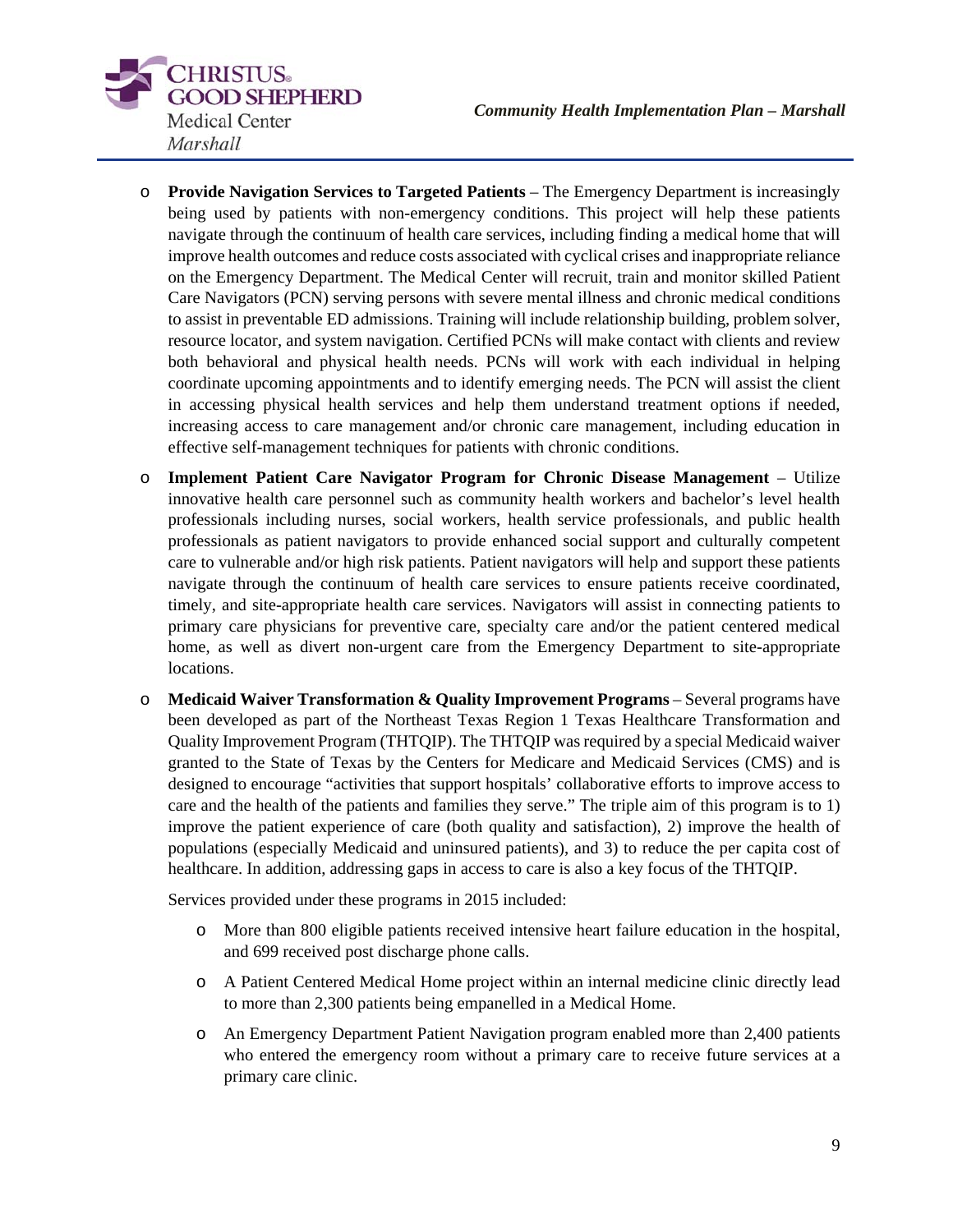

#### **Healthy Behaviors/Lifestyle Choices**

*Specific Health Need Identified in CHNA:* 

o Healthy Behaviors/Lifestyle Choices

#### *Implementations Strategy(s):*

- o **Marshall LifeCenter**  The Marshall LifeCenter (owned and managed by the Hospital) is in its 16th year of service to the community and continues to focus on the promotion of fitness, wellness and healthy life styles. With current memberships at around 2,550, the 24,000 square foot, stateof-the-art fitness facility is open to the community through physician referral or personal and group memberships. The Marshall LifeCenter offers indoor aquatic therapy, an aerobic studio and fitness classes including yoga, Zumba, HIIT Kickboxing and Insanity, an indoor walking track, massage therapy, state-of-the-art fitness equipment as well as Silver Sneakers, a program specifically designed for senior citizens. Clinically educated degreed trainers are available to assist with exercise prescriptions designed to inspire, motivate and help achieve personal goals. Easy to use Technogym smart-key technology helps to encourage accountability and stat tracking.
- o **Community Education** Health Education topics are presented by clinical experts including physicians, physical therapists, registered dieticians, certified diabetic educators, registered nurses, speech therapists, athletic trainers and other professionals on a regular basis. Most community education classes are free and open to the public at CHRISTUS Good Shepherd's Marshall LifeCenter. Classes include education on some of the top identified health disparities including Cardiac Rehabilitation, Diabetes and Physical InactivityClasses are often interactive and engage individuals in programs that enable behavior change and improve health. Participants will learn to develop, monitor and evaluate choices focused on decreasing risk factors for disease.
- o **ExtraSteps** The Hospital continues to offer services to area citizens over the age of 55 through its ExtraSteps program. With membership at approximately 650, program members have access to monthly education programs on topics that are relevant to seniors, assistance with Medicare claims and hospital bills. Discounted rates are also offered by the hospital's state-of-the-art fitness facility, the Marshall LifeCenter. In addition, ExtraSteps offers social activities throughout the year. Functions range from day trips to nearby urban cities' arts, cultural and recreational opportunities, to international excursions to Europe or the Far East.
- o **Stroke Support Group** In order to provide information and support to stroke patients, the Medical Center hosts a Stroke Support Group. Established by the Medical Center's stroke coordinator, the group provides patients an outlet to share concerns and learn how to prevent additional stroke episodes. Educational topics related to stroke care and prevention are presented and the group shares and provides support to one another. In an inspirational circle of goodwill, some of the patients who received stroke care at the Medical Center and benefited from the support of the group have elected to volunteer their time to help others who are hospitalized with similar diagnoses.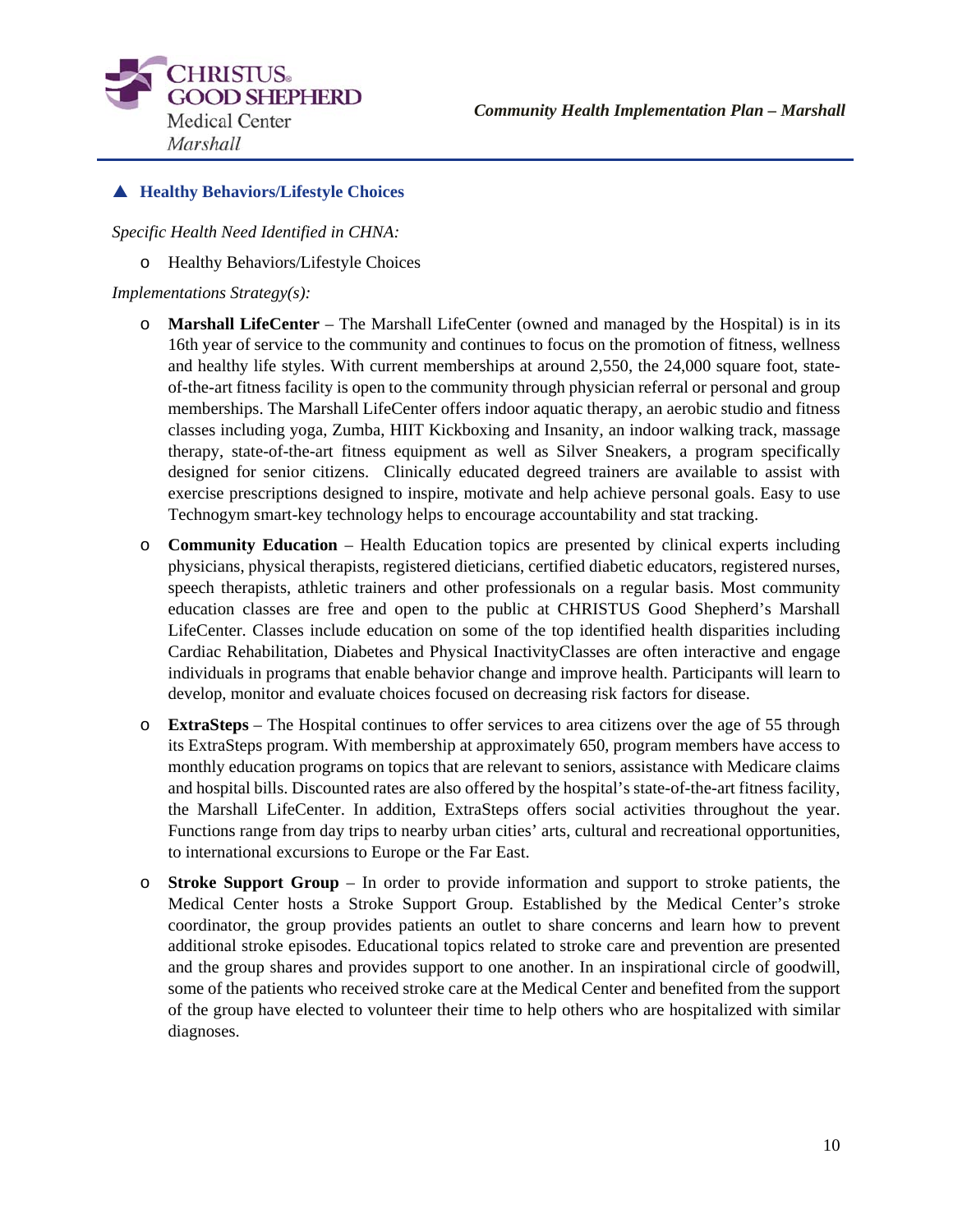

#### **Lack of Health Knowledge/Education**

*Specific Health Need Identified in CHNA:* 

o Lack of Health Knowledge/Education

#### *Implementations Strategy(s):*

- o **Community Education** Health Education topics are presented by clinical experts including physicians, physical therapists, registered dieticians, certified diabetic educators, registered nurses, speech therapists, athletic trainers and other professionals on a regular basis. Most community education classes are free and open to the public at CHRISTUS Good Shepherd's Marshall LifeCenter. Classes include education on some of the top identified health disparities including Cardiac Rehabilitation, Diabetes and Physical Inactivity Classes are often interactive and engage individuals in programs that enable behavior change and improve health. Participants will learn to develop, monitor and evaluate choices focused on decreasing risk factors for disease.
- o **ExtraSteps** The Hospital continues to offer services to area citizens over the age of 55 through its ExtraSteps program. With membership at approximately 650, program members have access to monthly education programs on topics that are relevant to seniors, assistance with Medicare claims and hospital bills. Discounted rates are also offered by the hospital's state-of-the-art fitness facility, the Marshall LifeCenter. In addition, ExtraSteps offers social activities throughout the year. Functions range from day trips to nearby urban cities' arts, cultural and recreational opportunities, to international excursions to Europe or the Far East.

#### **Lack of Community Resources to Promote Health (facilities, outdoor spaces)**

#### *Specific Health Need Identified in CHNA:*

o Lack of Community Resources to Promote Health (facilities, outdoor spaces)

#### *Implementations Strategy(s):*

o **Marshall LifeCenter** – The Marshall LifeCenter (owned and managed by the Hospital) is in its 16th year of service to the community and continues to focus on the promotion of fitness, wellness and healthy life styles. With current memberships at around 2,550, the 24,000 square foot, stateof-the-art fitness facility is open to the community through physician referral or personal and group memberships. The Marshall LifeCenter offers indoor aquatic therapy, an aerobic studio and fitness classes including yoga, Zumba, HIIT Kickboxing and Insanity, an indoor walking track, massage therapy, state-of-the-art fitness equipment as well as Silver Sneakers, a program specifically designed for senior citizens. Clinically educated degreed trainers are available to assist with exercise prescriptions designed to inspire, motivate and help achieve personal goals. Easy to use Technogym smart-key technology helps to encourage accountability and stat tracking.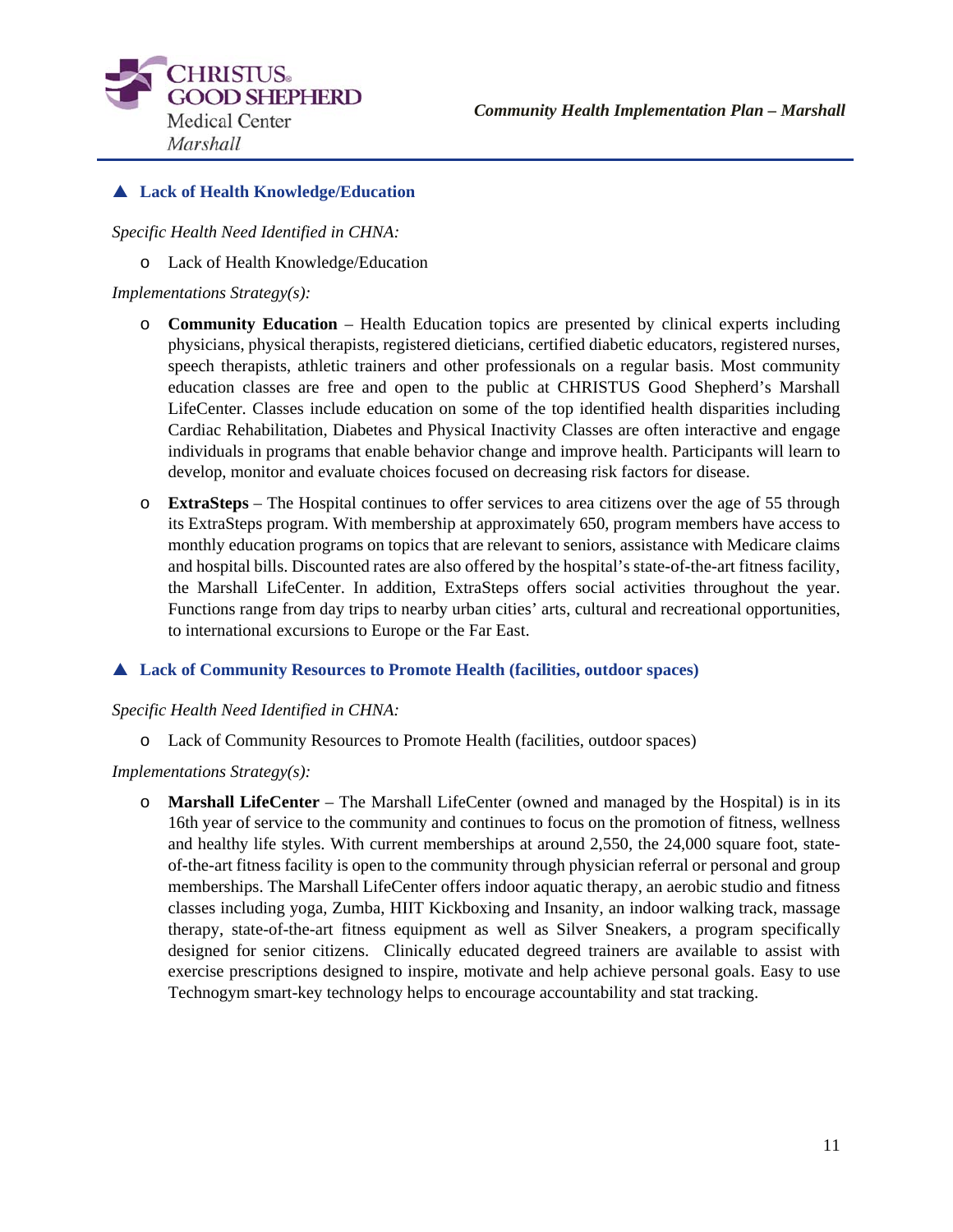

#### **Uninsured/Limited Insurance due to Lack of Medicaid Expansion or High Deductible Plans**

*Specific Health Need Identified in CHNA:* 

o Uninsured/Limited Insurance due to Lack of Medicaid Expansion or High Deductible Plans

*Implementations Strategy(s):* 

o **Certified Application Counselors –** Certified Application Counselors are available at no cost to patients to help them explore insurance options available on the federal health insurance Marketplace. Counselors provide in-person assistance to help patients apply for and enroll in coverage through the Marketplace. They also help determine eligibility for Medicaid, CHIP and Marketplace insurance, including tax credits and cost sharing. They provide fair and unbiased advice and help file for exemptions, appeals and applications for a Special Enrollment Period.

#### **Adult Smoking/Tobacco Use**

#### *Specific Health Need Identified in CHNA:*

o Adult Smoking/Tobacco Use

*Implementations Strategy(s):* 

o **Community Education** – Health Education topics are presented by clinical experts including physicians, physical therapists, registered dieticians, certified diabetic educators, registered nurses, speech therapists, athletic trainers and other professionals on a regular basis. Most community education classes are free and open to the public at CHRISTUS Good Shepherd's Marshall LifeCenter. Classes include education on some of the top identified health disparities including Cardiac Rehabilitation, Diabetes and Physical Inactivity Classes are often interactive and engage individuals in programs that enable behavior change and improve health. Participants will learn to develop, monitor and evaluate choices focused on decreasing risk factors for disease.